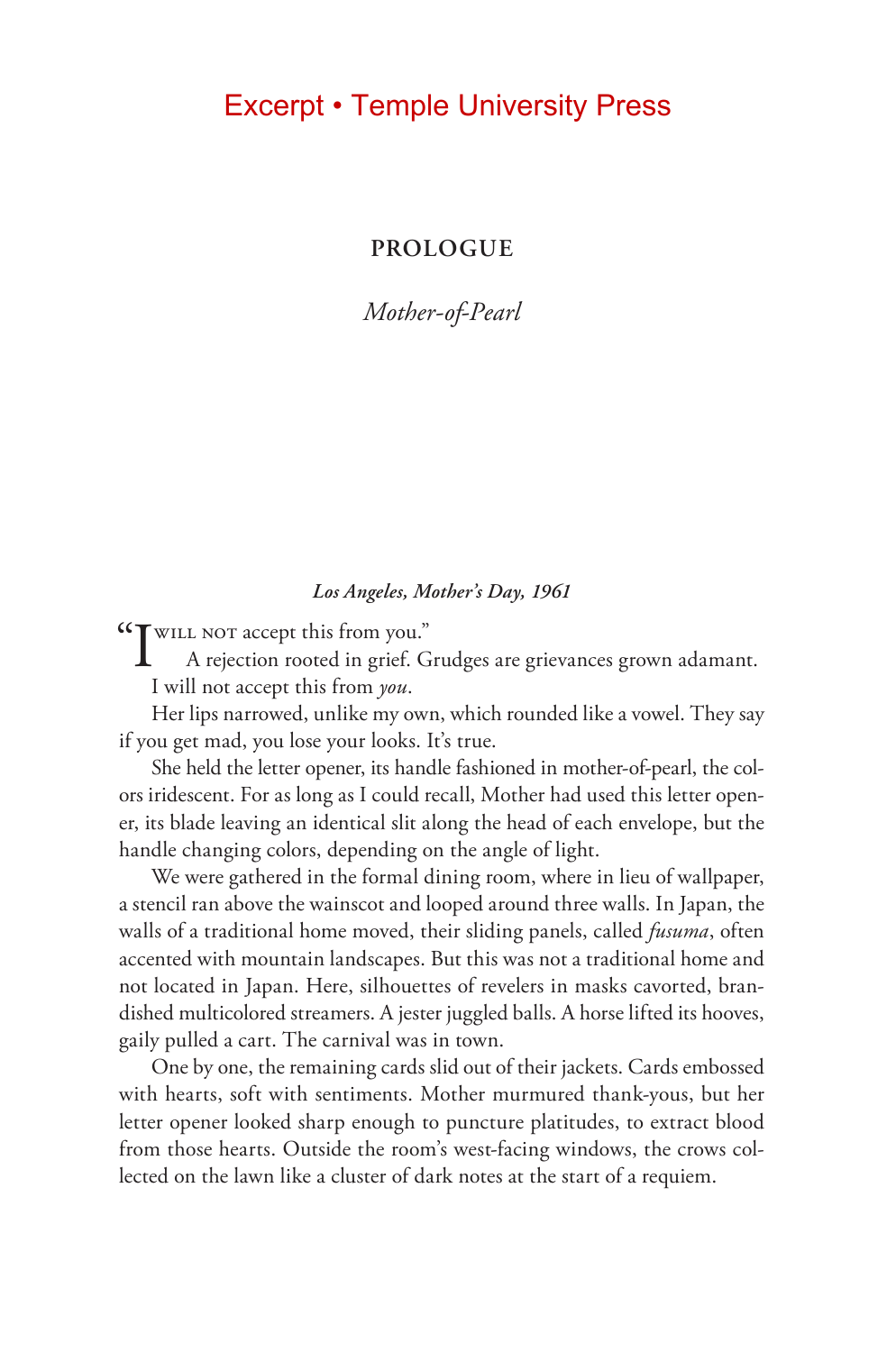# *2* **| Prologue** Excerpt • Temple University Press

In the fables, special occasions are marked by lavish feasts attended by nobles, not by a family lunch at a local diner. When the feast occurs at the end of the story, it is a sign of ever after. When it comes at the start, it is a warning that the good times won't last.

Today's lunch was off. It was off, so there. Get back. The rest of the day was a fist with hard knuckles. Chew on those. In the kitchen, a fork scraped at a can. Stand back. At the cutting board, the hands were swift. Onions. Celery stalks. Tomatoes trucked in from Oxnard. Chop and chop and chop.

Later, Father spoke to her in a way that was not done in the fables. "Why don't you ease up?" He called her "Florence," which meant that he was not speaking in his customary way. By then, her rage had softened. But as usual, as always, her will had hardened, had set. Quietly, she released a sob into his embrace. She only wanted what was best for the children. She repeated her mantra. *I didn't have a mother!*

In Japanese folklore, the *ubume* is the ghost of a mother who has died prematurely, leaving young children behind. When she returns, she brings them sweets to wash away bitterness.

Father paused just outside the door leading to the bedroom Bryan and I shared. Laura remained secreted in her bedroom; the youngest was wise enough to steer clear of all the fuss. "Why do you always have to react? Let things go and they won't get out of hand." He was Solomon dispensing wisdom to a second son. No, he was a father awkwardly blocking the entry light from the hallway. "It makes no sense to fight with her. She's not going to change. Use your common sense."

The words contained nearly the whole of Father's philosophy. The advice was reassuring, sort of. Like an insurance salesman informing a client that his current policy was better than nothing at all. Or a dentist advising a patient that if he brushed regularly, he could save the rest of his teeth.

Were Father a mean spirit, which he was not, he might easily have crushed a hypersensitive teenager like me. How can you fight with your own mother when she is ill? And on Mother's Day. What's wrong with you? You're no son of mine.

Instead, he credited me with common sense. Exercising it sounded doable, like juggling balls with both hands. Like exhaling sounds soft as vowels.

Yet somehow, even back then, I guessed that my failure to use common sense in the presence of Mother's volatility was not the key to unlocking what was wrong with me year by year—what was wrong with me, with her, with our family. We were still all together. Blood ran thick. It would prevail over all else, would it not? But I struggled to grasp the depth of Mother's anger, its length and breadth. How was it that her care and gentleness, what I remem-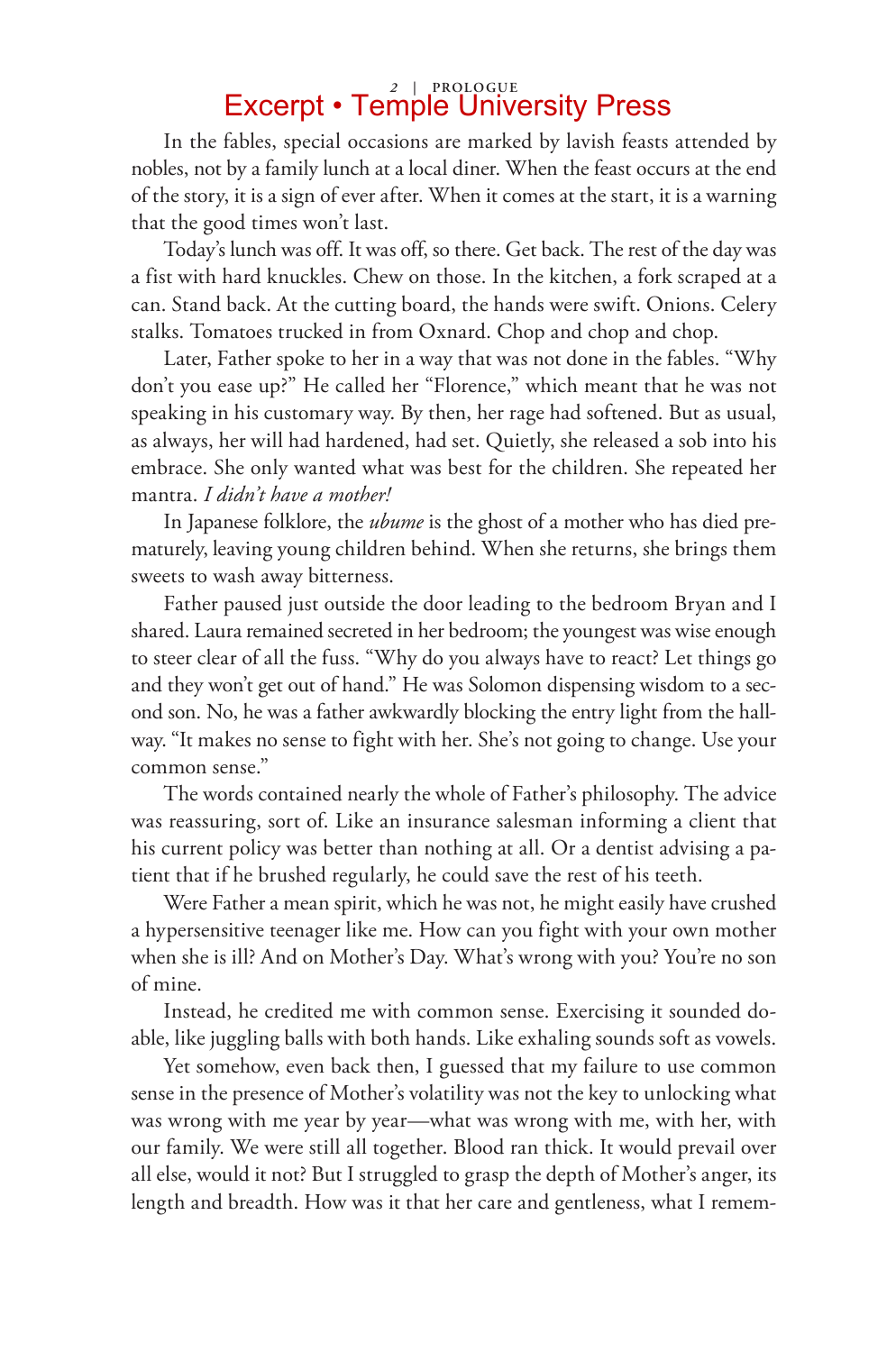## **Prologue |** *3* Excerpt • Temple University Press

bered and cherished from my early childhood in the Midwest, was so utterly changed? Her illness accelerated the change, no doubt, but some other torment preceded it, something had lain in wait until that age when each of her children first exhibited signs of independence.

No, that was too strong a word, independence. A failure to submit. A failure to heed, to yield, to obey. Not to follow the right pattern, not to reproduce the correct image—it was too dangerous to contemplate. Lessons wrought from camp, that dark period of exile, I understood, but the camp experience itself I had heard little of, just as I had learned little of the historical factors, which in affecting my mother's and father's families before the war, helped produce those lessons in their particular expressions afterwards. What would be the effect of my learning of pasts about which my parents seldom spoke? Would I be enlightened by the discovery that some tensions are never relieved, or would I be overwhelmed? I did not formulate the questions in exactly this way. Not back then. But I felt their presence. Their heft. Their weight.

In some tellings of the folklore, the ubume has lost her infant during childbirth. In a common version, she hands her baby to a passerby to hold. When the ubume disappears, the baby grows heavy, eventually turning into stone.

#### *Pasadena, California, 1941*

**Florence Funakoshi** leaned over the sewing tray beneath the dining room window. Home was the compact rental in Pasadena, its yard consisting of two pockets of grass joined by a seam of cement. Behind the house stood an elm and a shed protected by a chain-link fence. Blocks away, boxcars with names like Santa Fe branded on their flanks gathered at the railroad station. In the kitchen, Freddie adjusted the radio.

Florence knotted the thread, snipped the loose ends. The shirt button was secure. Around the neighborhood, people were awake, her friends headed off to the Buddhist temple. Papa remained Buddhist, as did Ne-san. But Florence hoped to convince her brother to attend Christian church. It was Mr. and Mrs. Carew who had guided her conversion, and recently she had counseled Freddie on the matter of salvation. He had taken communion once, nibbling on a square of cracker, sipping grape juice from a chalice.

Since summer, when Mary wed David Akashi, Florence had had a bedroom all to herself. Before going up the Central Coast on her honeymoon, Mary had warned Florence to keep the house clean. Older sisters, Ne-sans, were like that.

Freddie wore a white tee and sporty trousers, standard gear for guys barely out of high school. His thick black hair held just the right amount of natu-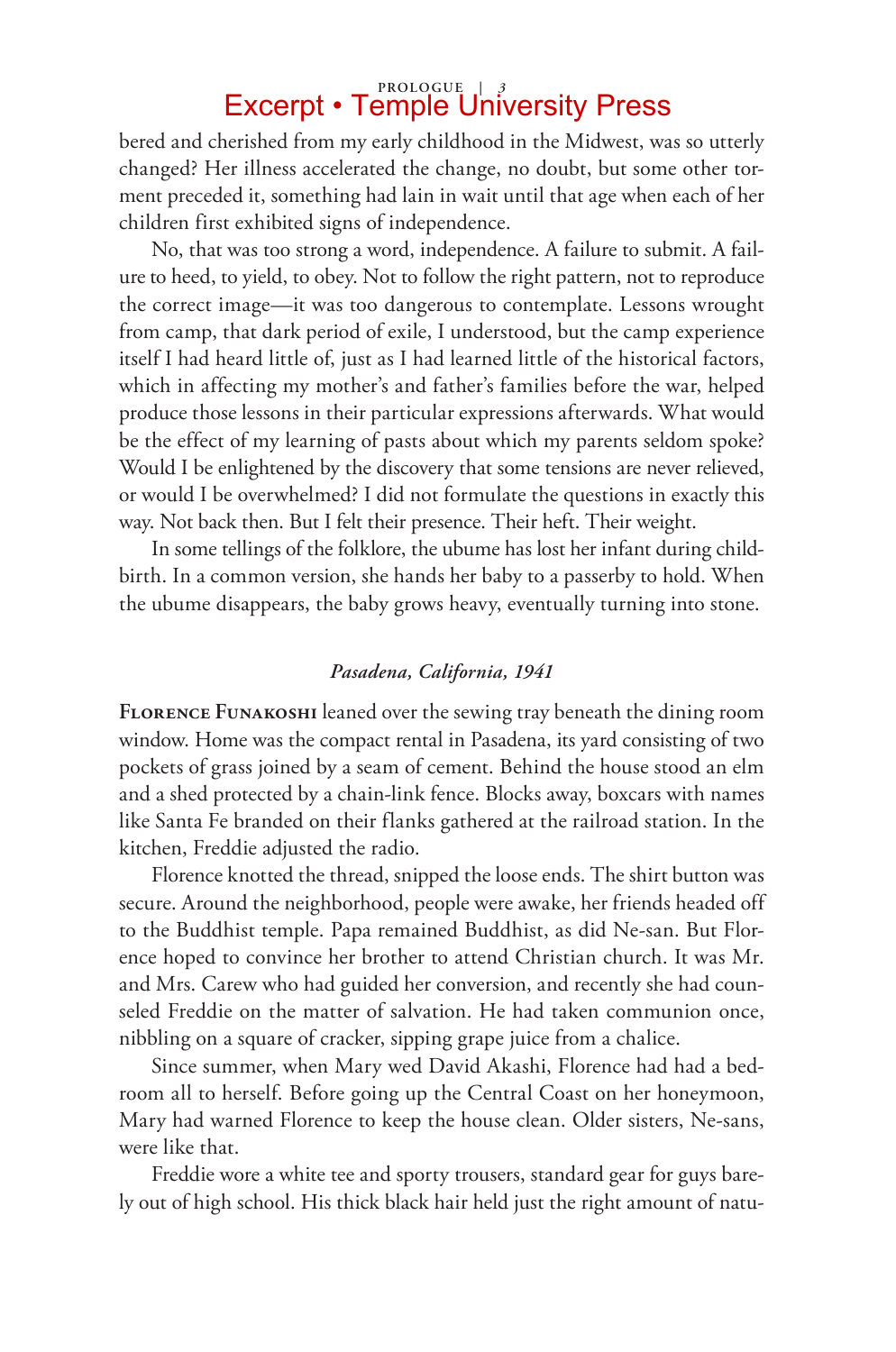## *4* **| Prologue** Excerpt • Temple University Press

ral wave. It looked good, it usually did. A slight touch of pomade had done the trick. Yes, her brother was a nice-looking guy, and he had a pleasant disposition. Several of Florence's girlfriends had noticed. "Cradle robber!" they needled one another. Florence just laughed. She liked doing favors for Freddie.

"Did you hear?"

A formal look for church was best, especially with Christmas approaching. Urge him to wear the wool suit, the navy-blue tie.

The voice came from the kitchen, where occasional bursts of static marred the radio transmission.

Into the sewing cabinet went the thimble, the pin cushion, the spool of thread. "Where did you say?"

It was Sunday morning, the sun streaming through the elm tree. At the railroad station, the boxcars browsed peacefully. Freddie raised his voice in reply.

**Before Florence** had slipped into the dental chair, she had stolen a second glance. This had been, what, two weeks and two days ago? The dentist was above medium height for a Nisei. His face lacked the pleasing oval shape that declared a man to be handsome, but it was honest-looking, and his hair looked washed and well-groomed. Nisei are Americans of Japanese ancestry; their parents are Issei, who constitute the first-generation immigrants from Japan. *Open*. His dental instruments had picked and probed efficiently, without wasted movements. The man's glasses had round, thick lenses. He had to be nearsighted. *Close*. No caries, the voice had declared, as if the discovery marked a minor medical miracle.

She had laughed up her sleeve, she could not help it. He looked like a young man struggling to say something not directly related to tooth decay. In the rail yard, the locomotives assumed a similarly stiff, motionless stance. They looked dependable, if not exciting. In need of a conductor.

As she left the office, Florence had said, "Thank you, Doctor." Just before that, "Where did I put my hat?"

It was a bold hat, a statement hat, a social confidence hat with a clipped brim, not her style, but Ne-san insisted that she wear it. Mitzi, her girlfriend at the hair salon, had set this thing up. It was her bright idea. It's at the edge of J-Town, his office. Trust me, Mitzi confided, he's available.

Last night was their first date. The dentist did not say a lot after he arrived at the house and proceeded to guide her to his car. He shared that he was the one who taught his brother to play ball. That was what he had taken her to, a Nisei basketball game at a local gymnasium. His brother Hideo was